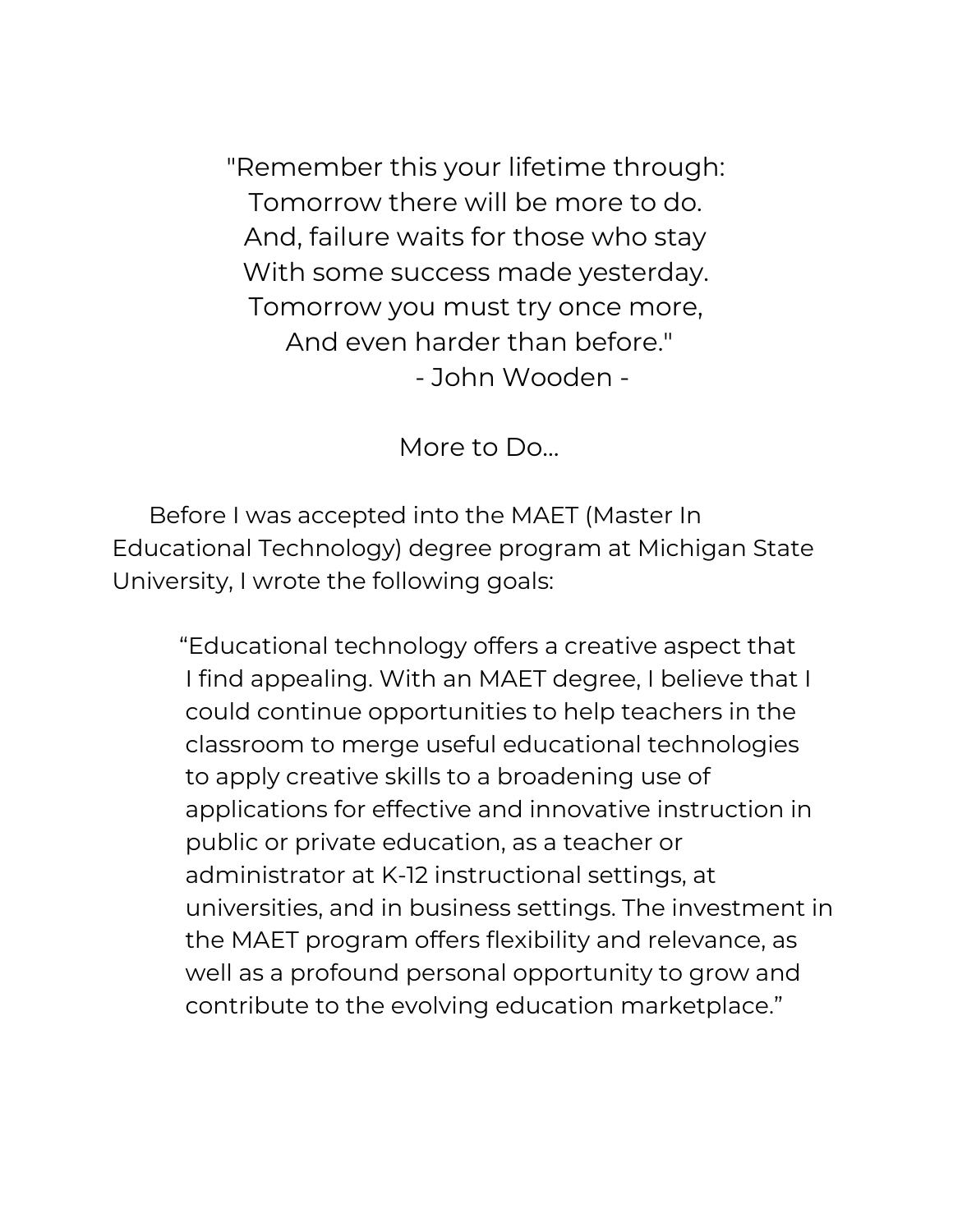Reflecting on my initial goals, I began with a hopeful note that the coursework would aid in my desire to be a contributor to my profession. As I am nearer to the end of my career than the beginning, I wished to maintain relevance by broadening my creative toolkit with flexible applications of innovative skills in a dynamic educational context.

As I contemplate how my initial goals have changed, and why they have changed, I recognize that the end of the sequence of instruction is in reality a time for a new beginning; a time to refresh or update my stated goals before I end my course of studies. I think in some aspects my initial goals are largely unchanged. On the other hand, I would now describe these goals as more clearly defined, clarified, and synthesized due to my experiences in the MAET program. As I practiced mentoring skills during the summer cohort, I became confident that I would now be prepared to offer after school professional development for my peers in some of the latest applications, helping teachers to meld technology into their instruction with a TPACK perspective.

Through my research, I also was deeply impressed with the work of the physics education reformers. In concert with my initial goal to help classroom teachers, I now feel qualified to create a support network for physics teachers in my area. I feel confident in providing the leadership required to share a vision for pedagogical reform and to foster and orchestrate a local support system for physics teachers.